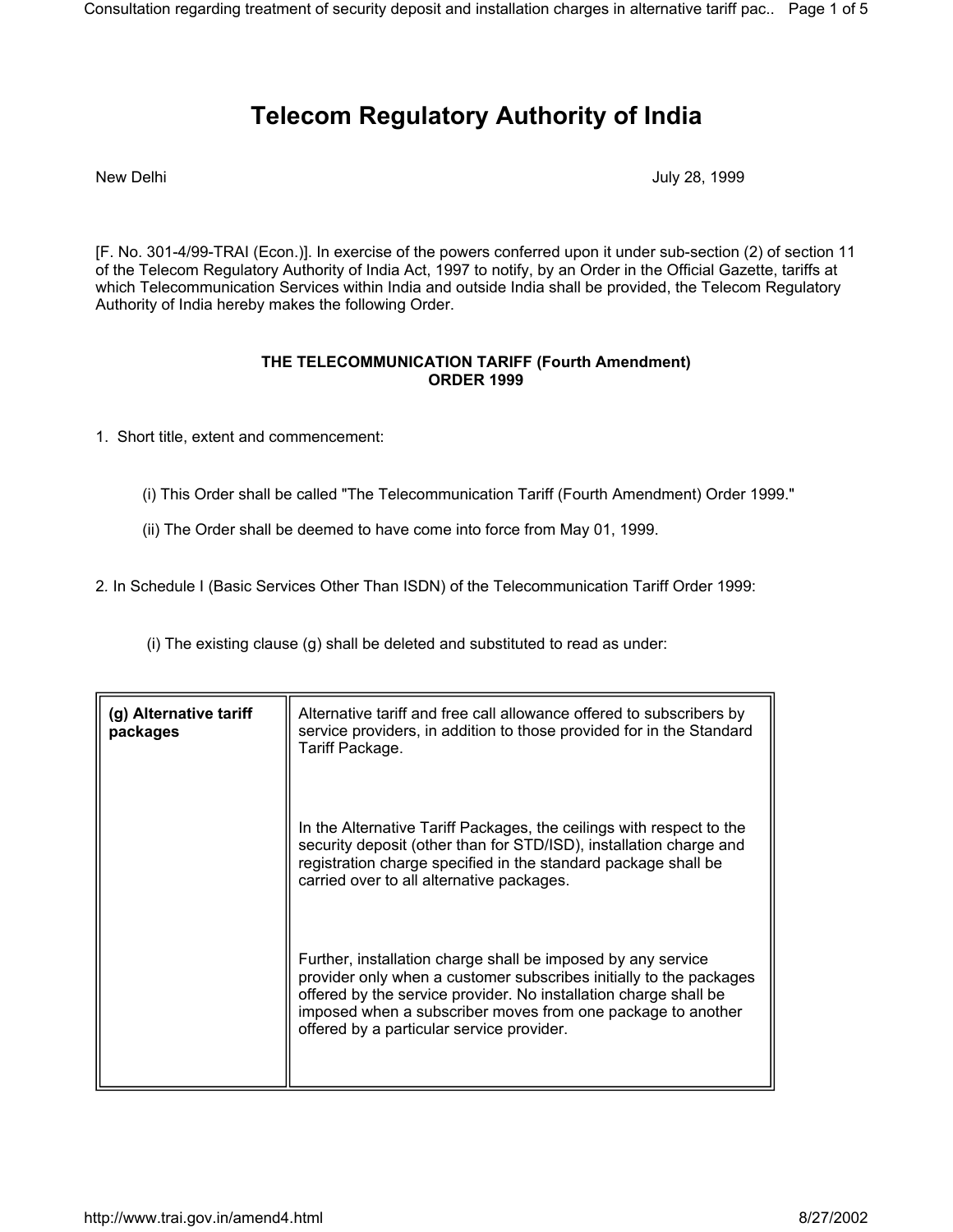- 3*.* In Schedule II (Cellular Mobile Telecom Service) of the Telecommunication Tariff Order 1999:
	- (i) The existing Footnote \* in Schedule II shall be deleted and substituted to read as under:

The applicability of the tariffs notified in the Telecommunications Tariff Order (TTO) 1999, and the subsequent Amendments to TTO 1999, to remain in place till they are substituted by tariffs relevant to the 'Calling Party Pays' (CPP) regime. The tariffs applicable under a CPP regime shall be notified by the Authority in due course of time.

(ii) The existing clause (b) shall be deleted and substituted to read as under:

| (b) Alternative tariff<br>packages | Alternative tariff and free call allowance offered to subscribers by<br>service providers, in addition to those provided for in the Standard<br>Tariff Package.                                                                                                                                                    |
|------------------------------------|--------------------------------------------------------------------------------------------------------------------------------------------------------------------------------------------------------------------------------------------------------------------------------------------------------------------|
|                                    | In the Alternative Tariff Packages, the ceilings with respect to the<br>security deposit (other than for STD/ISD) and installation charge<br>specified in the standard package shall be carried over to all<br>alternative packages.                                                                               |
|                                    | Further, installation charge shall be imposed by any service<br>provider only when a customer subscribes initially to the packages<br>offered by the service provider. No installation charge shall be<br>imposed when a subscriber moves from one package to another<br>offered by a particular service provider. |

4. This Order contains at Annex A, an Explanatory Memorandum that explains the reasons for this amendment to the Telecommunication Tariff Order 1999.

5. The Explanatory Memorandum of Telecommunications Tariff Order 1999 shall be numbered as Explanatory Memorandum-I and that at Annex A as Explanatory Memorandum-4.

BY ORDER

Harsha Vardhana Singh

Economic Advisor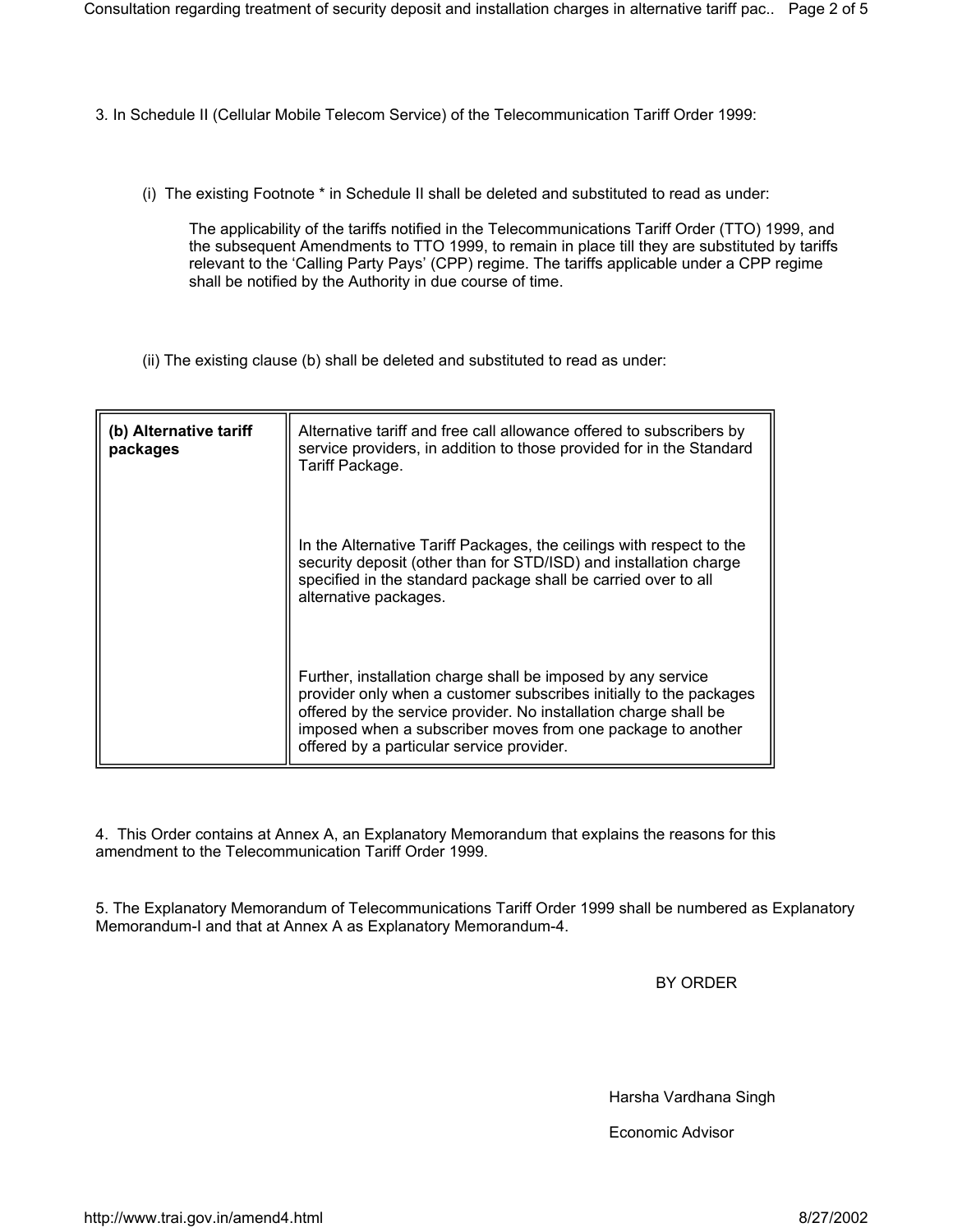## **ANNEX A EXPLANATORY MEMORANDUM - 4**

1. In the Third Amendment to it's Telecommunication Tariff Order (TTO), 1999, released on 31<sup>st</sup> Mav 1999. the Authority had, *inter-alia*, stated,

> *"In Alternative Tariff Packages, there is no restriction on any tariff to be charged, except that all tariff packages offered by any service provider shall have the same charge for security deposit (other than for STD/ISD), installation and registration as in the Standard Tariff Package offered by that service provider".*

2. The Authority received communication from certain service providers that they wished to provide lower security deposits in particular alternative tariff packages, but the Third Amendment to TTO 1999 precluded them from doing so.

3. The Authority's decision in the Third Amendment was to facilitate mobility of subscribers across packages and thus increase the scope of options available to them. It was intended to decrease the rigidities in the marketing of alternative packages. The Authority's intention is to provide a framework for migration between different tariff packages so that subscriber interest is fully protected and that the service providers give sufficient information in a transparent manner so as to facilitate an informed choice by the subscriber. The Authority issued two Orders, to define the framework in a way that would achieve this objective. With a view to discussing the possibility of devising a system so that a customer does not face any problem in migrating from one tariff package to another, a consultation meeting was organised with basic and cellular mobile service providers, in which TRAI emphasised that:

(i) A customer with any service provider has a right to migrate from one tariff package to another.

(ii) In migrating from one package to another, the customer should not pay charges for items for which service providers incur no additional cost. An example of this would be 'installation charge'.

(iii) The customer should be informed about the conditions applicable to migration from one tariff package to another.

4. To maintain the possibility of lower deposits charged to customers in alternative tariff packages, the Authority has decided to provide more flexibility for this item in alternative tariff packages. Further, the Authority wishes to maintain a ceiling for security deposits for all tariff packages. This ceiling is the same as specified for the standard tariff package, i.e. Rs. 3000.

5. Since lower security deposits will be in the interest of customers, the Authority has decided to grant flexibility to service providers to determine the amount charged towards security deposit (other than STD/ISD) provided that this amount is within the specified ceiling of Rs. 3000. The import of this decision is that security deposits may be different for different packages. In case the subscriber moves from one tariff package with a particular amount as security deposit to another with a lower security deposit, the Authority has decided that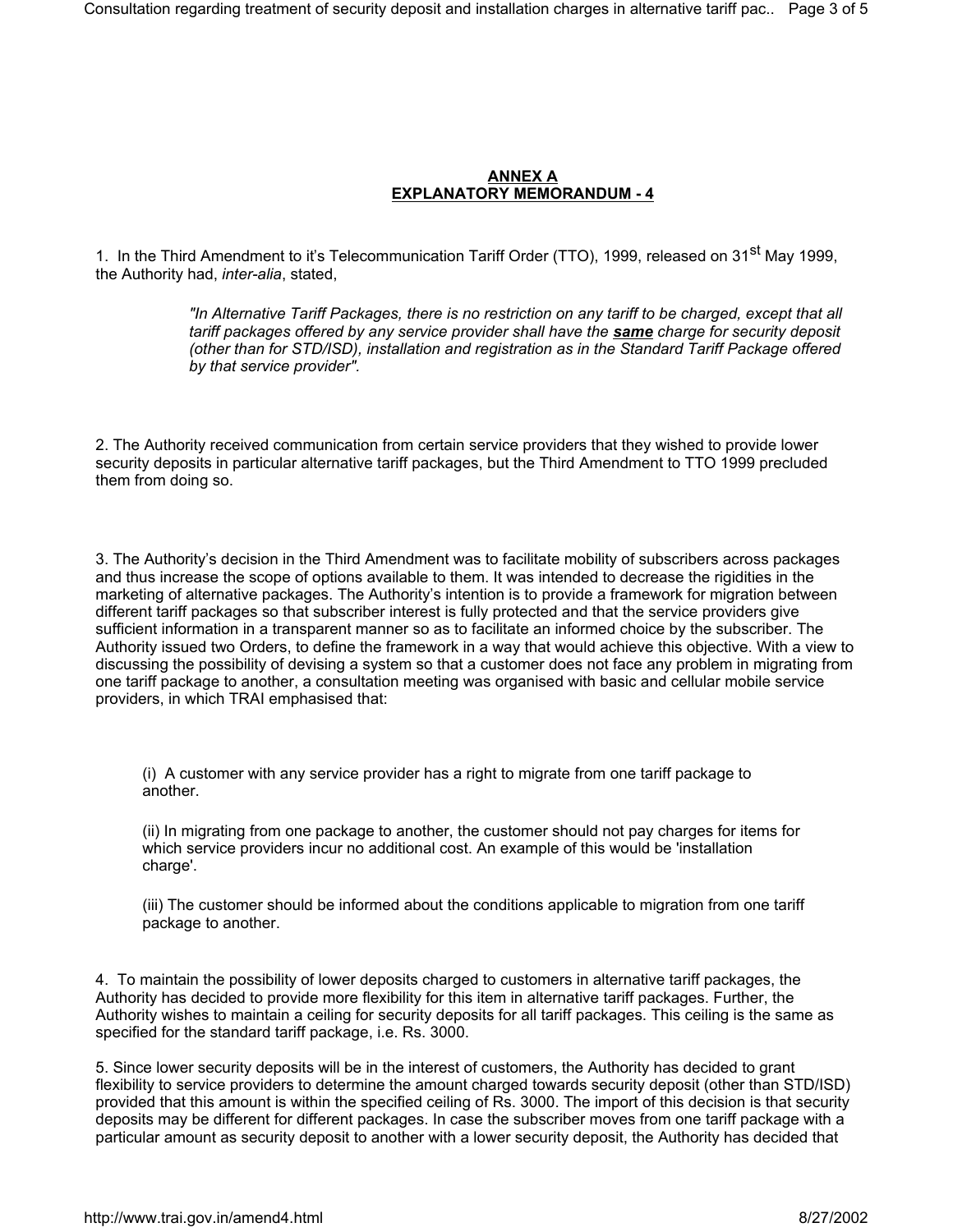the difference will be either refunded to the subscriber or adjusted against the amount payable by the subscriber, as applicable. This refund must be made in the subscriber's billing cycle subsequent to the move to another tariff package. In addition, as mentioned in the Third Amendment to TTO 1999, a service provider shall refund all security deposits in full at the time a subscriber leaves the network. To the extent, the customer has an outstanding amount due to the service provider at the time of disconnection, this amount may be adjusted in the final transaction.

**6. With regard to installation charge, the Authority wishes to clarify that these charges may be imposed only when a customer joins the network of a particular service provider. Installation charge shall not be levied when the subscriber moves from one tariff package to another tariff package of the same service provider.** If a customer moves from one service provider to another, that customer will have to pay installation charge again, but only at the time of subscribing to the services provided by another service provider and not for any subsequent move from one package to another offered by that service provider.

7. One aspect of concern to service providers relates to 'too frequent changes' in tariff packages by customers since this results in additional cost to be incurred by them each time there is a change. Accordingly, service providers have proposed that they should be permitted to charge a fee from the customer to recover cost of migration, which involves changes in the billing system, data entry, and certain operational and administrative costs. The estimates given by them range from Rs. 200 to Rs. 1200 per change.

**8. The Authority has decided, in consumer interest, not to accede to the proposal of service providers to allow a fee for migration when the subscriber moves from one tariff package to another**. In this context, it should be mentioned that in their tariff submissions to the Authority, service providers have included a charge for migration that ranges from Rs. 500 to Rs. 1200 per change. This charge has been reported under item 8 of the general terms and conditions of service specified in the format for publishing and reporting of tariffs. Item 8 of the general terms and conditions for service reads as follows:

## *Conditions of entry/exit with regard to tariff packages*

- { *Service providers*
- { *Customers*

9. The intention of including this item in the general terms and conditions of service was to ensure that the service provider clearly communicated to the subscriber, the terms and conditions of migration, such as billing cycle, from one tariff package to another. It was not intended to include a charge for migration. Accordingly, schedule II for CMTS in the TTO 1999 did not envisage a charge for migration. **This Amendment clarifies that a service provider shall not levy a charge when a subscriber moves from one tariff package to another.** The Authority will study this aspect further with the help of data on the changes in tariff packages requested by customers over a period of time.

10. In addition, a subscriber's request for a change in tariff package must be implemented by the service provider in the subscriber's billing cycle subsequent to the request being made. A service provider can thus reject the subscriber's request for a change of tariff package only until the completion of the subscribers billing cycle during which the request is made for a move to another tariff package. At the conclusion of that billing cycle, the service provider must effect the requested change.